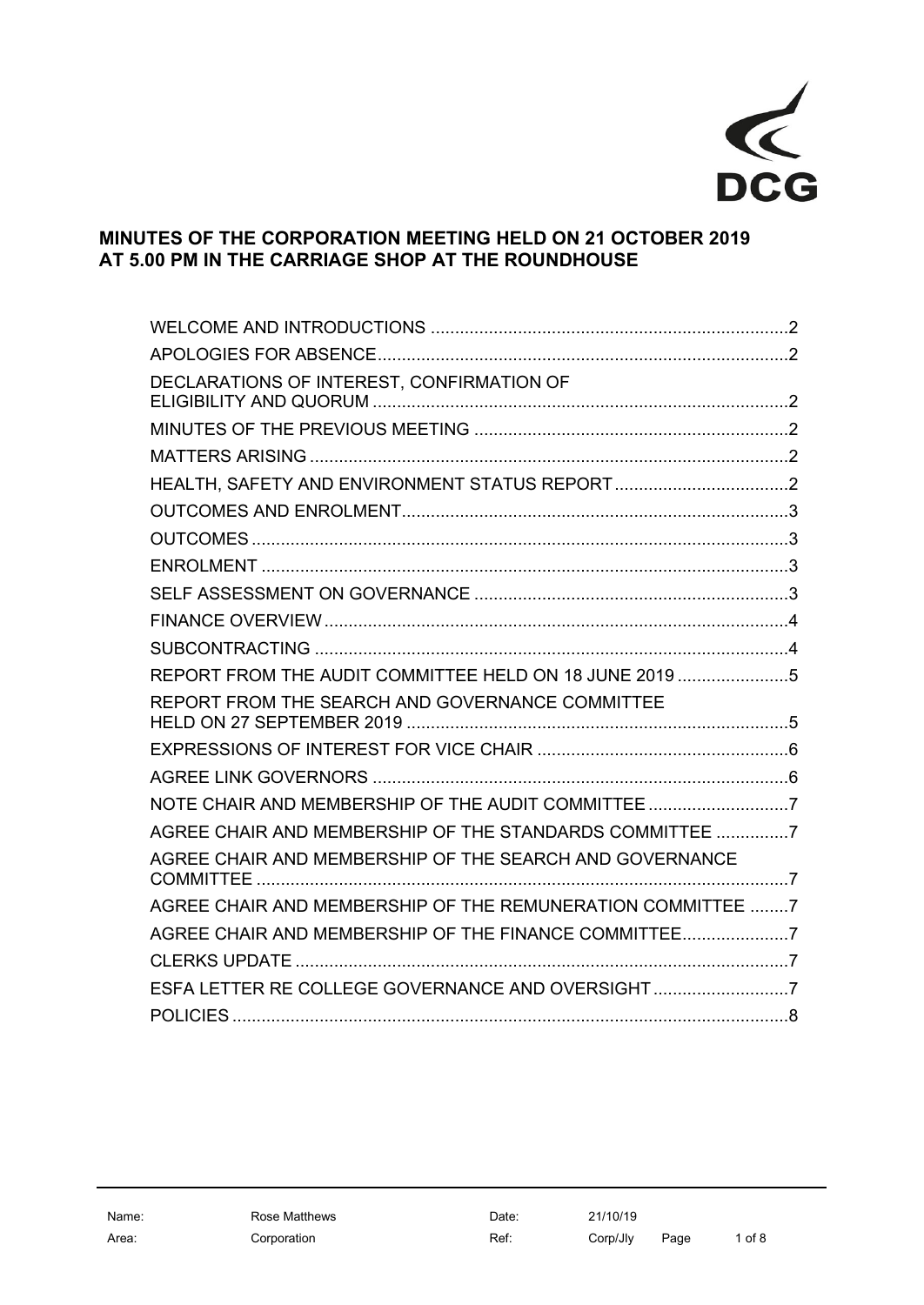

# **MINUTES OF THE CORPORATION MEETING HELD ON MONDAY 21 OCTOBER 2019 AT 5.00 PM IN THE CARRIAGE SHOP AT THE ROUNDHOUSE**

Present: Janet Morgan (Chair), John Clay, Andrew Cochrane, Phil Dover, Sagar Johnson, Martyn Marples, Graham Schuhmacher, Kevin Slack, Mandie Stravino

In attendance: Richard Eaton, April Hayhurst, Kate Martin, Heather Simcox, Pam Stanley (Minute number 85/18-19 only), Rose Matthews (Clerk)

<span id="page-1-5"></span><span id="page-1-4"></span><span id="page-1-3"></span><span id="page-1-2"></span><span id="page-1-1"></span><span id="page-1-0"></span>

| <b>PART ONE - GENERAL MINUTES</b> |                                                                                                                                                                     |  | <b>Date</b> |
|-----------------------------------|---------------------------------------------------------------------------------------------------------------------------------------------------------------------|--|-------------|
| 01/19-20                          | <b>WELCOME AND INTRODUCTIONS</b>                                                                                                                                    |  |             |
|                                   | The Chair welcomed John Clay, the new Staff Governor and<br>introductions were carried out.                                                                         |  |             |
|                                   | Resignations had been received from Jack Atwal and Pete Lewis'<br>tenure had reached its end.                                                                       |  |             |
| 02/19-20                          | <b>APOLOGIES FOR ABSENCE</b>                                                                                                                                        |  |             |
|                                   | Apologies for absence were received and accepted from Sue<br>Bradley, Hazel Clint and Mike Kapur and Michael Ford.                                                  |  |             |
| 03/19-20                          | DECLARATIONS OF INTEREST, CONFIRMATION OF<br><b>ELIGIBILITY AND QUORUM</b>                                                                                          |  |             |
|                                   | All members were eligible and the meeting was quorate.                                                                                                              |  |             |
|                                   | Janet Morgan declared the HMRC work Smith Cooper, a company<br>she was a partner of, had been involved in, however, she was not<br>directly involved.               |  |             |
|                                   | Andrew Cochrane declared a company he was Chairman of, Flint<br>Bishop had provided employment and contracts advice for the Group.<br>He was not directly involved. |  |             |
| 04/19-20                          | <b>MINUTES OF THE PREVIOUS MEETING</b>                                                                                                                              |  |             |
|                                   | <b>RESOLVED:</b> The minutes of the meeting held on 15 July 2019 were<br>formally approved and signed as a true and accurate record.                                |  |             |
| 05/19-20                          | <b>MATTERS ARISING</b>                                                                                                                                              |  |             |
|                                   | There were no matters arising.                                                                                                                                      |  |             |
| 06/19-20                          | HEALTH, SAFETY AND ENVIRONMENT STATUS REPORT                                                                                                                        |  |             |
|                                   | The Environmental Compliance Manager attended the meeting and<br>presented the Health, Safety and Environment Status Report,                                        |  |             |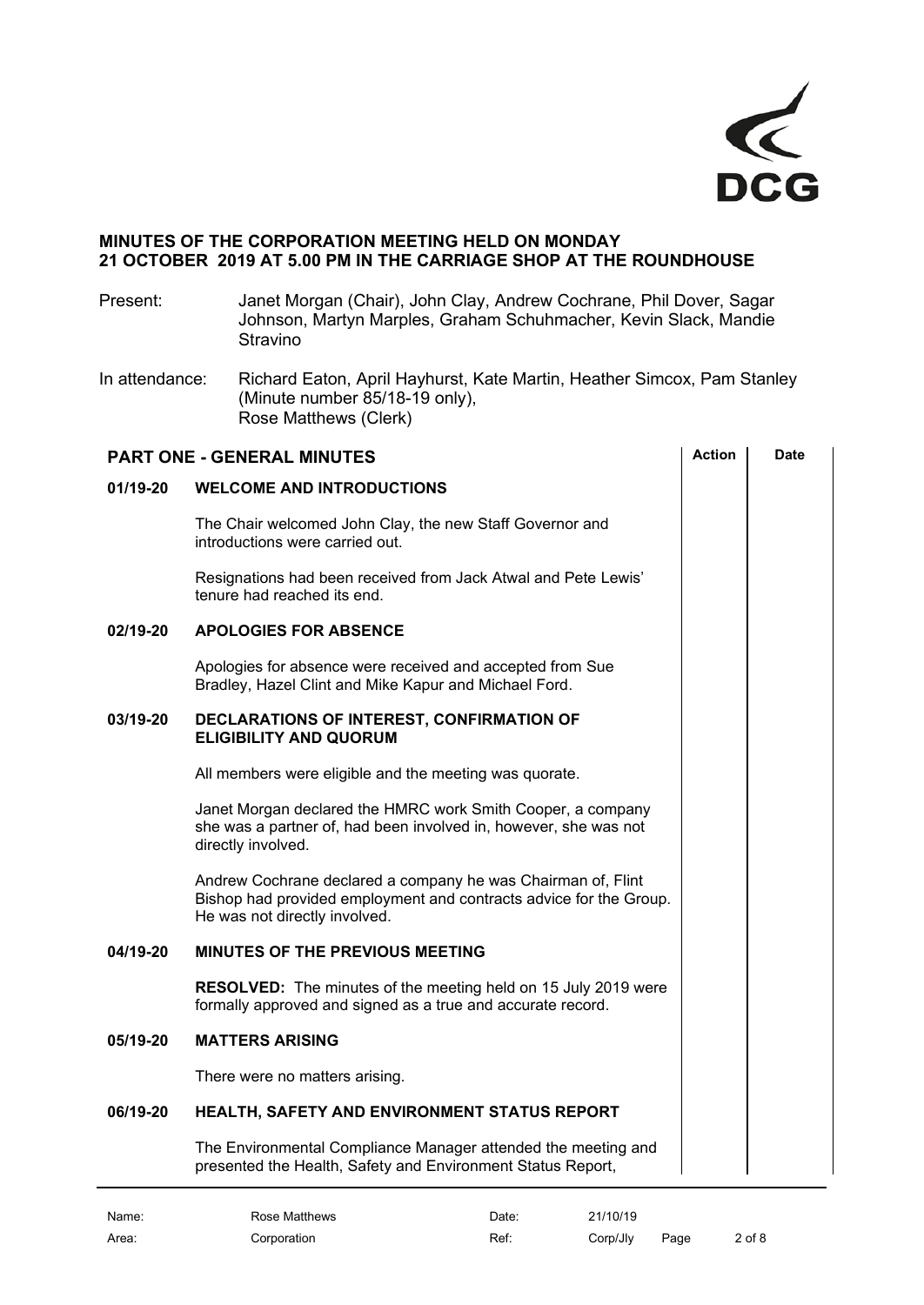<span id="page-2-3"></span><span id="page-2-2"></span><span id="page-2-1"></span><span id="page-2-0"></span>

|          | summarising achievement towards KPIs, compliance, reporting and<br>effectiveness across the Group in headline areas.                                                                                                                                                                                       |    |         |  |
|----------|------------------------------------------------------------------------------------------------------------------------------------------------------------------------------------------------------------------------------------------------------------------------------------------------------------|----|---------|--|
|          | The report highlighted a new item on the Health and Safety Risk<br>Register - repair work required to the roof of Round at the<br>Roundhouse, which the Estates Department were leading on.<br>Governors questioned the cost of the repairs but were assured they<br>were not significant.                 |    |         |  |
| 07/19-20 | <b>OUTCOMES AND ENROLMENT</b>                                                                                                                                                                                                                                                                              |    |         |  |
|          | <b>Outcomes</b>                                                                                                                                                                                                                                                                                            |    |         |  |
|          | The Deputy Chief Executive and Vice Principal jointly presented the<br>end of year outcomes (2018-19) and enrolment information for the<br>year ahead (2019-20).                                                                                                                                           |    |         |  |
|          | Headline outcomes were presented for the different age groups,<br>including the value added and progress measures.                                                                                                                                                                                         |    |         |  |
|          | GCSE English and Maths high grades were well above provider<br>group average but falling short against previous years' outcomes.                                                                                                                                                                           |    |         |  |
|          | Governors discussed, in particular, the 16-18 retention figures. The<br>Vice Principal explained that these were two-year linear programmes,<br>learners that were shown as non-retained were still in College, but<br>had dropped a subject and were in both sets of data.                                |    |         |  |
|          | Focus was on the two-year programme. Strategies were in place to<br>ensure students were clear of the expectations and there was an<br>increased focus on mock exams and resilience among the students.<br>Graham Schuhmacher asked that further analysis be presented to<br>the next Standards Committee. | KM | 3/12/19 |  |
|          | Andrew Cochrane reflected it was explainable and the Executive<br>were taking action. An action plan was in place, this was not down to<br>any one thing, but there was a direct correlation between attendance<br>and grades.                                                                             |    |         |  |
|          | <b>Enrolment</b>                                                                                                                                                                                                                                                                                           |    |         |  |
|          | Enrolment figures were reported for 14-16, 16-19 and Higher<br>Education. All of these areas showed an increase for 19-20, which<br>was pleasing to note in the context of the continued demographic<br>decline within the catchment area for the Group, which has continued<br>over the past five years.  |    |         |  |
|          | The numbers for those required to resit GCSE English and maths<br>when commencing their studies at the College had also increased,<br>with maths rising significantly.                                                                                                                                     |    |         |  |
| 08/19-20 | <b>SELF ASSESSMENT ON GOVERNANCE</b>                                                                                                                                                                                                                                                                       |    |         |  |
|          | The Deputy Principal led a self-assessment session, where Members<br>were asked to assess the quality of Leadership and Management<br>against the Education Inspection Framework, alongside the Early<br>Years, Social Care and OFS inspection criteria.                                                   |    |         |  |
|          | This would feed into the Group's overall SAR and governance action<br>plan.                                                                                                                                                                                                                                |    |         |  |
|          |                                                                                                                                                                                                                                                                                                            |    |         |  |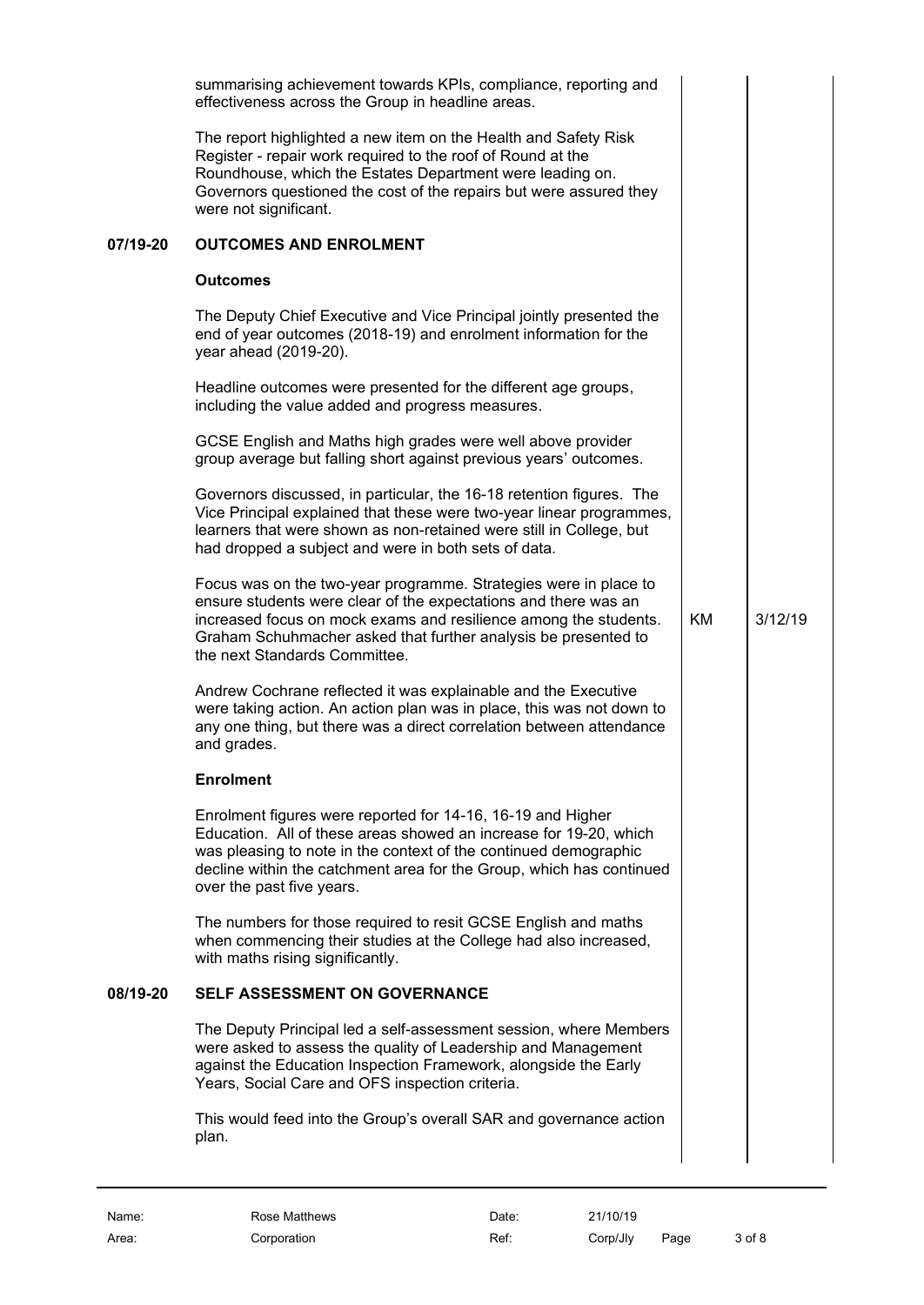| 09/19-20 | <b>FINANCE OVERVIEW</b> |
|----------|-------------------------|
|          |                         |

<span id="page-3-0"></span>Members were updated on the financial position of the Group, covering the cash position at the end of July.

A key change was a reduction in the forecast EBITDA, which had meant a reduced score on the ESFA's Financial Health Matrix for EBITDA – however the overall score remained good. However, the Group still end a strong cash position.

The financial audit was substantially complete with no material adjustments.

The ESFA funding audit was now complete with no clawback and no significant amendments in terms of funding.

The Chair of Audit noted the interest charges had increased and asked the CFO to look into the increase. **RE 16/12/19**

The pension adjustment needed finalising with the actuaries. An update should be provided within the financial statements.

Graham Schuhmacher questioned the apprenticeships that didn't come in on time, it was noted there would be no financial benefit in 19-20.

The Chair questioned if this had any knock-on effect with the Group's performance measures. It was noted the ESFA were reviewing their ratings for financial health.

The ESFA required a financial record to be submitted at the end of December and as part of the new regime commencing in January they would require a monthly cashflow for every college, to help them identify any issues early.

As part of the capital programme a bid was submitted for T Level capital funding which would require match funding. This will be discussed in more detail at the next Finance Committee.

A report had been circulated remotely to approve the tender process to renew the current outsourced catering contract. Questions had been raised outside of the meeting and members were satisfied with the response provided.

**APPROVED: Members approved the tender process to renew the current outsourced catering contract.**

# **10/19-20 SUBCONTRACTING**

<span id="page-3-1"></span>An annual report on sub-contracting provision was presented to the Corporation which outlined the impact on outcomes, funding and finance for the partner performance in 2018-19.

Members were reminded of the final year end allocation up to July 2019 and performance against budget. The budget allocation for 2019-20 was summarised.

Members were asked to approve a contract with FMBS, who were a subsidiary of ICCA Holdings (the parent company of ICCA ETS, the Group's Internal Auditors), and were carrying out the sub-contracted provision for the Greater London Authority.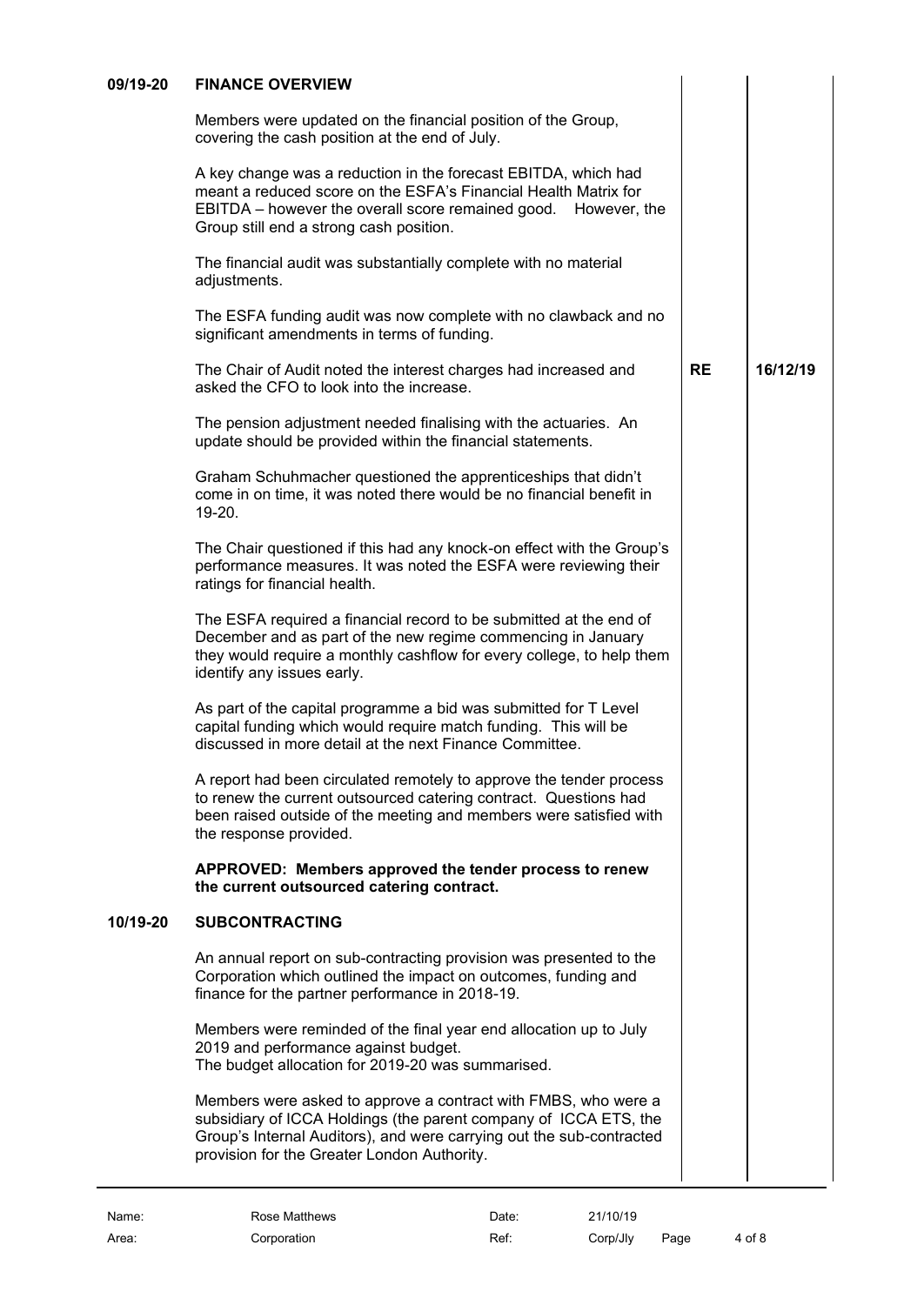Partner quality performance was shared with outcomes still actively being pursued as some learners had end dates in late July and as such were not reflected in the data. Overall achievement to R12 showed an increase on the previous year, but timely achievement showed a small decline.

Observations, learner survey results, levy partnerships were also discussed.

The report also responded to the letter from Eileen Milner, Chief Executive of the ESFA. The letter advised more rigorous examination of sub-contracting data and arrangements would take place and Members were asked to confirm the arrangements met the ESFA requirements.

Members were satisfied through the information presented the organisation met the requirements and agreed to positively confirm by 1 November.

#### **11/19-20 REPORT FROM THE AUDIT COMMITTEE HELD ON 18 JUNE 2019**

<span id="page-4-0"></span>The Audit Committee Chair provided a report from the meeting held on 24 September 2019.

Internal Auditors, ICCA had presented their Annual Internal Audit Report for 2018-19 to the Committee, which provided reasonable assurance the controls were operating adequately and effectively.

The Funding Audit had been carried out by the ESFA and the Management Letter would be presented at the next Audit Committee meeting.

The External Auditors did attend the meeting and adherence to timelines was stressed.

The Internal Audit Plan and Strategy for 2019-20 was recommended by the Committee for Corporation approval, on the understanding that the new CFO would have the opportunity to revise should any matters occur in year.

#### **RESOLVED: The Corporation resolved to approve the Internal Audit Plan and Strategy for 2019-20.**

An annual review of the Terms of Reference was carried out. As Audit Committee is independent it should appoint its own Chair.

<span id="page-4-1"></span>**RESOLVED: The updated Terms of Reference were approved.**

#### **12/19-20 REPORT FROM THE SEARCH AND GOVERNANCE COMMITTEE HELD ON 27 SEPTEMBER 2019**

The Chair discussed a proposal to introduce local education boards – local governing boards focussing on outcomes and teaching and learning at each site. This would involve a pilot with JWC and Broomfield Hall. It is intended each Board would consist of a Governor who would Chair the meeting and act as the Link Governor for that area. They would report directly into the Corporation.

The Committee recommended the appointment of Alan Brady, former Head of Woodlands School as Chair of the JWC Board. It was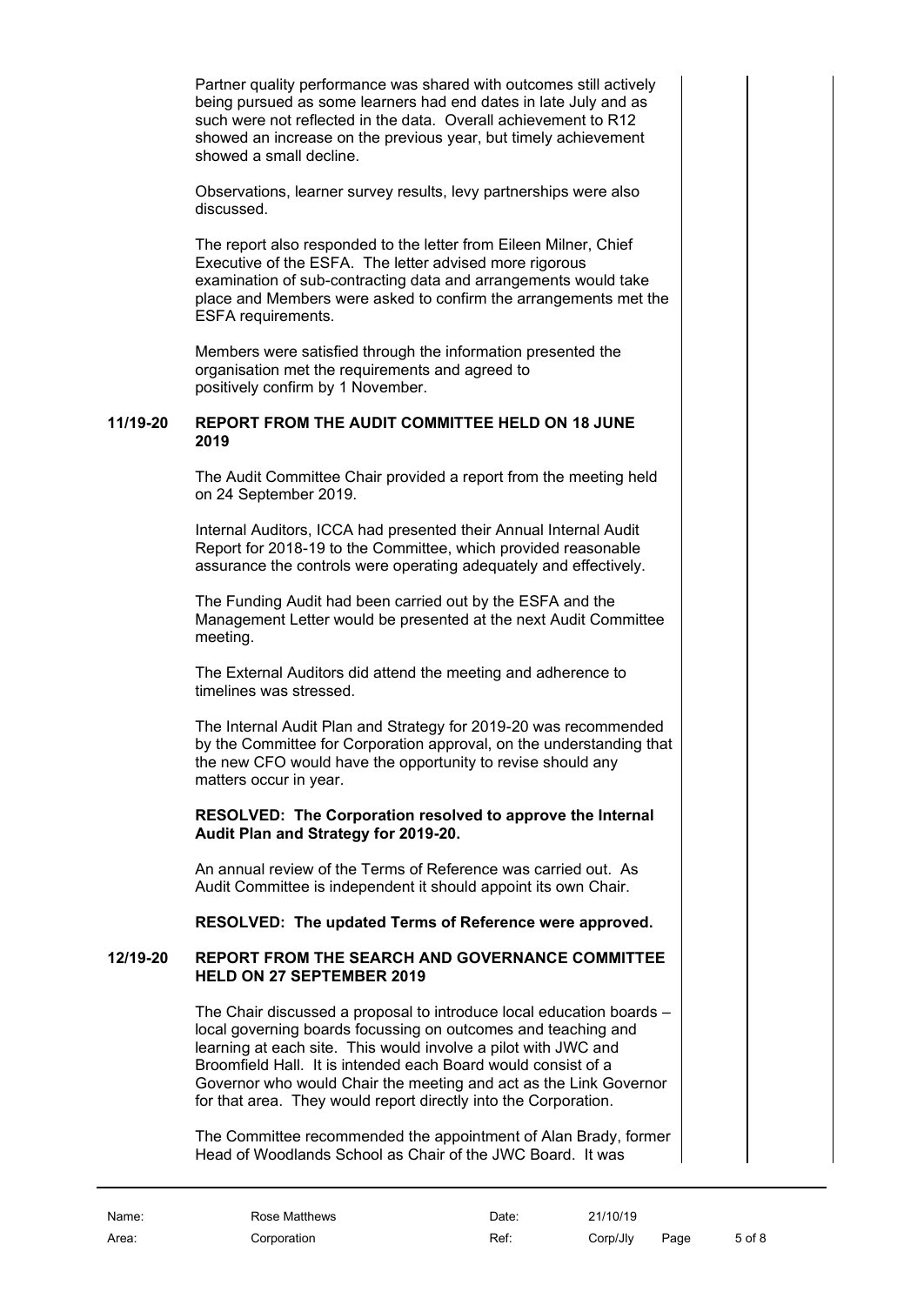proposed Heather Dixon of Geldards also be recommended to join the local board.

**RESOLVED: The Corporation approved the recommendation the Search and Governance Committee to appoint Alan Brady as a Governor and Heather Dixon as a local education board member.**

Mike Kapur and Martyn Marples' terms were recommended for a further two years.

#### **RESOLVED: The Corporation approved the reappointment of Martyn Marples and Mike Kapur for a further two years.**

An annual review of the Committee's Terms of Reference had taken place. Only terminology changes were made.

#### **RESOLVED: The Corporation approved the recommendation of the Search and Governance Committee and accepted the revision to the Terms of Reference.**

The Chair announced the departure of Jack Atwal and Peter Lewis from the Board and the proposed appointment of Stuart Ellis, Chief Engineer of Rolls-Royce, alongside that of Alan Brady.

#### **RESOLVED: The Corporation approved the recommendation to appoint Stuart Ellis, Chief Engineer to the Corporation.**

The Committee had reviewed attendance data for the year and recommended the Corporation retain the 80% attendance target for meetings.

#### **RESOLVED: The Corporation approved the retention of the 80% attendance target for meetings.**

A review of the Corporation Code of Conduct had taken place in line with advisory guidance from Eversheds. Andrew Cochrane advised governors should sign the code. Mike Kapur had indicated via email that a paragraph be added to include views expressed on social media platforms. The Clerk would revise accordingly

#### **RESOLVED: Subject to the changes outlined, the Corporation approved the updated Code of Conduct.**

To align with recommended practice, the Data Protection Officer had produced a separate privacy notice for governors. This had been fully reviewed by the legal team and the Data Protection Officer and had been presented to members for information.

It was noted the Committee was not quorate due to of the resignation of Jack Atwal and another member needed to be sought.

# **13/19-20 EXPRESSIONS OF INTEREST FOR VICE CHAIR**

<span id="page-5-0"></span>Expressions of interest were sought for Vice Chair following the departure of Jack Atwal. Any interested member was asked to contact the Clerk.

#### **14/19-20 AGREE LINK GOVERNORS**

<span id="page-5-1"></span>Link governors for the new academic year were discussed and **agreed** as follows:

| Name: | Rose Matthews | Date: | 21/10/19 |      |        |
|-------|---------------|-------|----------|------|--------|
| Area: | Corporation   | Ref:  | Corp/Jlv | Page | 6 of 8 |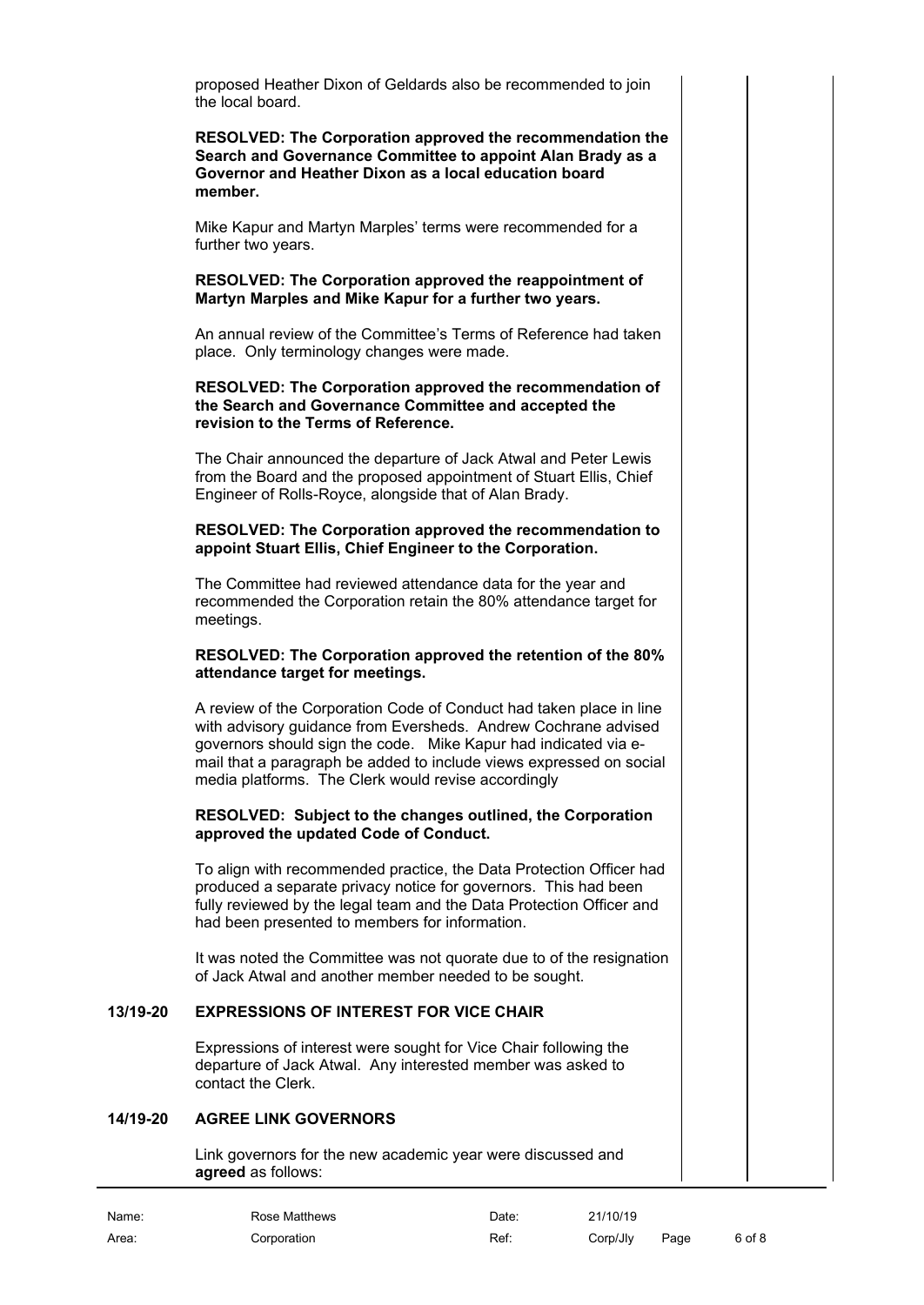- Safeguarding Link Sue Bradley
- Broomfield Link Sue Bradley
- Higher Education Link Phil Dover
- Joseph Wright Centre Link Alan Brady
- Apprenticeship Link Graham Schuhmacher
- Health and Safety Link Hazel Clint

# **15/19-20 NOTE CHAIR AND MEMBERSHIP OF THE AUDIT COMMITTEE**

<span id="page-6-0"></span>The Audit Committee appointed Kevin Slack to remain as Chair for the forthcoming year and membership to consist of Hazel Clint, Mike Kapur and co-opted Governor, Rosslyn Green.

#### **16/19-20 AGREE CHAIR AND MEMBERSHIP OF THE STANDARDS COMMITTEE**

<span id="page-6-1"></span>**APPROVED: The Chair of Standards Committee was agreed as Phil Dover.** 

**APPROVED: Committee membership consisted of Phil Dover, Janet Morgan, Graham Schuhmacher, Mandie Stravino, Sue Bradley, John Clay and Sagar Johnson.**

#### **17/19-20 AGREE CHAIR AND MEMBERSHIP OF THE SEARCH AND GOVERNANCE COMMITTEE**

<span id="page-6-2"></span>**APPROVED: The Chair of Search and Governance Committee was agreed as Janet Morgan.** 

**APPROVED: Committee membership consisted Janet Morgan, Mandie Stravino and Andrew Cochrane.**

### **18/19-20 AGREE CHAIR AND MEMBERSHIP OF THE REMUNERATION COMMITTEE**

<span id="page-6-3"></span>**APPROVED: The Chair of Remuneration Committee was agreed as Kevin Slack.** 

<span id="page-6-4"></span>**APPROVED: Committee membership consisted Janet Morgan, Kevin Slack and Phil Dover.**

**19/19-20 AGREE CHAIR AND MEMBERSHIP OF THE FINANCE COMMITTEE**

> **APPROVED: The Chair of Finance Committee was agreed as Janet Morgan.**

**APPROVED: Committee membership consisted Janet Morgan, Mandie Stravino and Martyn Marples.**

# **20/19-20 CLERKS UPDATE ESFA LETTER RE COLLEGE GOVERNANCE AND OVERSIGHT**

<span id="page-6-6"></span><span id="page-6-5"></span>Members were informed Eileen Milner, CEO of the ESFA had written to Corporation chairs with recommended practice in relation to oversight of proper use of public funds.

The Clerk presented evidence from current practice against each statement along with recommended improvements.